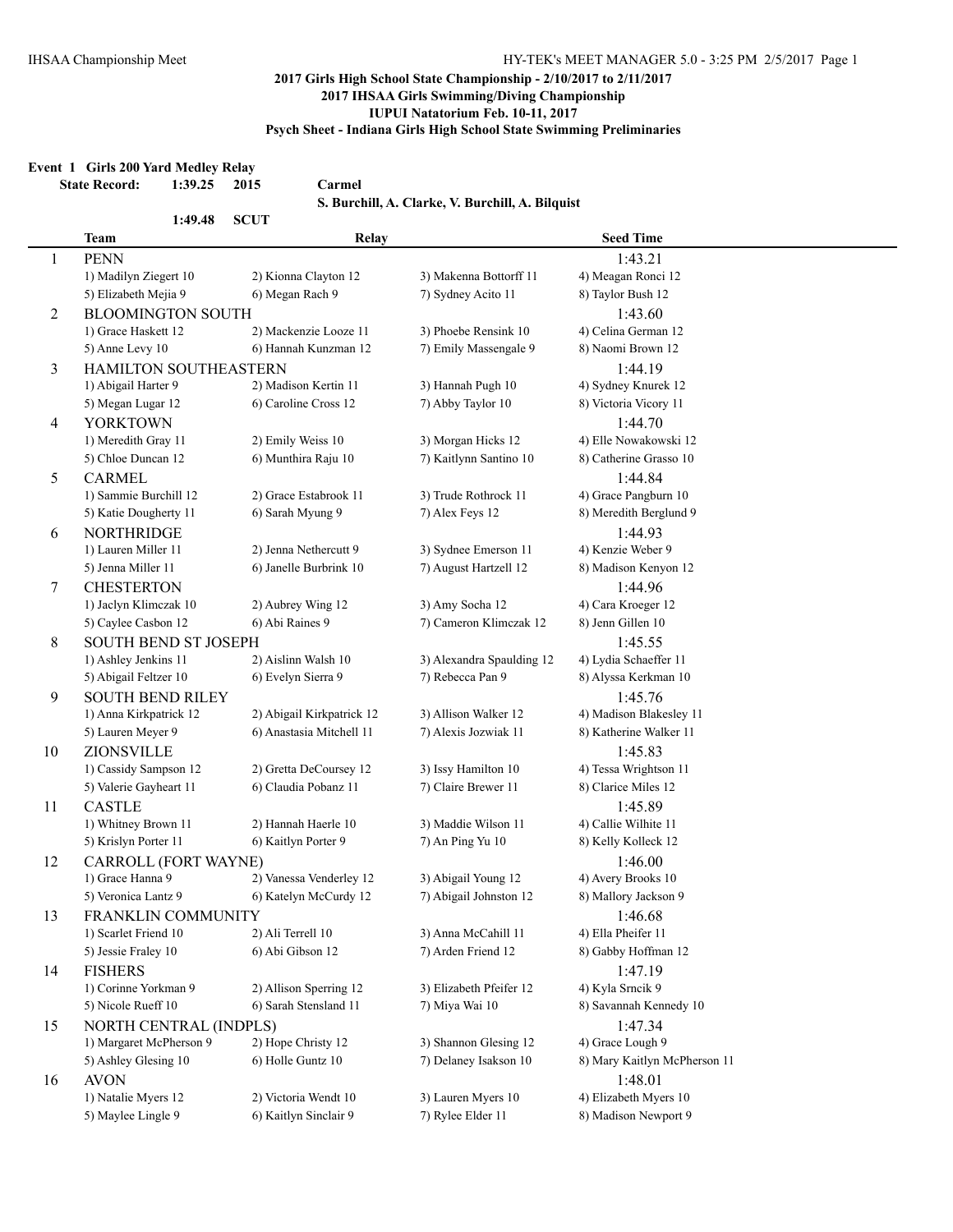#### **Event 1 ... (Girls 200 Yard Medley Relay)**

| 17 | <b>CROWN POINT</b>                        |                                                |                                            | 1:48.09                                        |
|----|-------------------------------------------|------------------------------------------------|--------------------------------------------|------------------------------------------------|
|    | 1) Hannah Kukurugya 12                    | 2) Kelsi Artim 12                              | 3) Kaitlin Gardner 9                       | 4) Jordan Artim 9                              |
|    | 5) Caroline Kruit 11                      | 6) Paige Frederick 12                          | 7) Anna McCormick 12                       | 8) Brianna Tetzloff 10                         |
| 18 | <b>CONCORD</b>                            |                                                |                                            | 1:48.13                                        |
|    | 1) Alexandrea Beer 11                     | 2) Olivia Trout 10                             | 3) Jillian Dawson 10                       | 4) Maddisen Lantz 11                           |
|    | 5) MaKayla Miller 10                      | 6) Theresa Lietzan 9                           | 7) April Ordonez 11                        | 8) Gabriella Sponseller 9                      |
| 19 | <b>VALPARAISO</b>                         |                                                |                                            | 1:48.24                                        |
|    | 1) Kristyn Hoffmann 9                     | 2) Elizabeth Simac 11                          | 3) Marisa Johnson 12                       | 4) Jacklyn Bontrager 10                        |
|    | 5) Peyton Mahlmann 12                     | 6) Madeline Miltenberger 11                    | 7) Hannah Shepherd 9                       | 8) Grace Cobble 11                             |
| 20 | <b>LAWRENCE NORTH</b>                     |                                                |                                            | 1:48.87                                        |
|    | 1) Brooke Atkins 10                       | 2) Samantha White 12                           | 3) Edin Hall 11                            | 4) Jasmyne Kitt 12                             |
|    | 5) Rebecca Fernandez 11                   | 6) Kelly Matsuoka 9                            | 7) Claire Mouser 12                        | 8) Kristen Mouser 10                           |
| 21 | FRANKLIN CENTRAL                          |                                                |                                            | 1:49.01                                        |
|    | 1) Jamie Leming 12                        | 2) Regan Schiffli 10                           | 3) Rachel Schiffli 10                      | 4) Kathryn Matthies 10                         |
|    | 5) Riley Benedict 12                      | 6) Abigail McCormick 10                        | 7) Holly Cassinelli 10                     | 8) Lilly Habegger 10                           |
| 22 | <b>BLOOMINGTON NORTH</b>                  |                                                |                                            | 1:49.15                                        |
|    | 1) Melinda Wang 10                        | 2) Emma Mohn 11                                | 3) Sonia Rista 12                          | 4) Alicia DeMars 12                            |
|    | 5) Ryan Paquette 11                       | 6) Anna Kindred 12                             | 7) Teya Tabbal 9                           | 8) Emmy Bright 11                              |
| 23 | <b>MUNSTER</b>                            |                                                |                                            | 1:49.63                                        |
|    | 1) Lindsy Vanek 10                        | 2) Audrey Beck 10                              | 3) Leah John 10                            | 4) Jennifer Lockhart 10                        |
|    | 5) Brisa Bohling 10                       | 6) Elizabeth Hanas 9                           | 7) Isabella Blackford 11                   | 8) Nicole Wakefield 12                         |
| 24 | <b>WESTFIELD</b>                          |                                                |                                            | 1:49.76                                        |
|    | 1) Molly Ruggles 11                       | 2) Erin Verbrugge 10                           | 3) Katherine Hand 10                       | 4) Mia Herzog 10                               |
|    | 5) Julia Hawkins 12                       | 6) Victoria Coy 12                             | 7) Lexi Hall 9                             | 8) Kendall Wilkes 10                           |
| 25 | <b>PLAINFIELD</b>                         |                                                |                                            | 1:49.89                                        |
|    | 1) Rachel Graves 12                       | 2) Ashley Snoke 12                             | 3) Victoria Kinnamon 10                    | 4) Kamryn Vanwanzeele 12                       |
|    | 5) Shannon Rogers 10                      | 6) Rachel Jones 10                             | 7) Allyson Carroll 12                      | 8) Rachel Wasson 10                            |
| 26 | <b>JEFFERSONVILLE</b>                     |                                                |                                            | 1:50.13                                        |
|    | 1) Megan McEwen 9                         | 2) Caroline Elliott 11                         | 3) Rachel Walker 11                        | 4) Jacqueline Richard 12                       |
|    | 5) Bonnie Dixon 9                         | 6) Hallie Dixon 11                             | 7) Amber Dumstorf 11                       | 8) Sydney Sansbury 11                          |
|    |                                           |                                                |                                            |                                                |
| 27 | <b>SOUTH ADAMS</b>                        |                                                |                                            | 1:50.65                                        |
|    | 1) Brette Klopp 12<br>5) Hadi Hawbaker 11 | 2) Audrey Burson 12<br>6) Caroline Kloepper 12 | 3) Ashton Klopp 12<br>7) Riley Thompson 12 | 4) Ashley LeFever 10<br>8) Olivia Vongunten 11 |
|    |                                           |                                                |                                            |                                                |
| 28 | WARSAW COMMUNITY                          |                                                |                                            | 1:51.57                                        |
|    | 1) Lauren Kuhl 11                         | 2) Delaney Wihebrink 10                        | 3) Brenna Morgan 12                        | 4) Laurel Moeller 11                           |
|    | 5) Ella Knight 11                         | 6) Madelyn Ray 10                              | 7) Olivia Herman 10                        | 8) Audrey Curson 10                            |
| 29 | <b>TWIN LAKES</b>                         |                                                |                                            | 1:53.33                                        |
|    | 1) McKenzie Vogel 9                       | 2) Danielle D'Andrea 9                         | 3) Ayanna Thompson 9                       | 4) Amy Lyons 11                                |
|    | 5) Madi Miller 9                          | 6) Lexi Striebeck 9                            | 7) Emma Lamb 10                            | 8) Abbi Burns 9                                |
| 30 | <b>BROWNSBURG</b>                         |                                                |                                            | 1:53.36                                        |
|    | 1) Jennifer Dreessen 10                   | 2) Madison Mehringer 10                        | 3) Bailey LaPaugh 11                       | 4) Abigail Callis 10                           |
|    | 5) Elise Dahlke 9                         | 6) Allison Moll 12                             | 7) Maranda Peak 10                         | 8) Logan Replogle 10                           |
| 31 | <b>NEW PALESTINE</b>                      |                                                |                                            | 1:54.74                                        |
|    | 1) Maria Virt 10                          | 2) Hailee Holberton 11                         | 3) Courtnee Coffman 12                     | 4) Jessica Rogers 9                            |
|    | 5) Cassy Moorman 10                       | 6) Bethany Neeb 12                             | 7) Emma Nobbe 9                            | 8) Adrienne Wilson 11                          |
| 32 | BEDFORD NORTH LAWRENCE                    |                                                |                                            | 1:57.31                                        |
|    | 1) Sidney Carlile 10                      | 2) Hayley Hatfield 10                          | 3) Shaylee Summers 9                       | 4) Hanna Hatfield 10                           |
|    | 5) Mallory Petri 11                       | 6) Kaiti Siedl 11                              | 7) Joslyn Wever 11                         | 8) Zoe Zollman 11                              |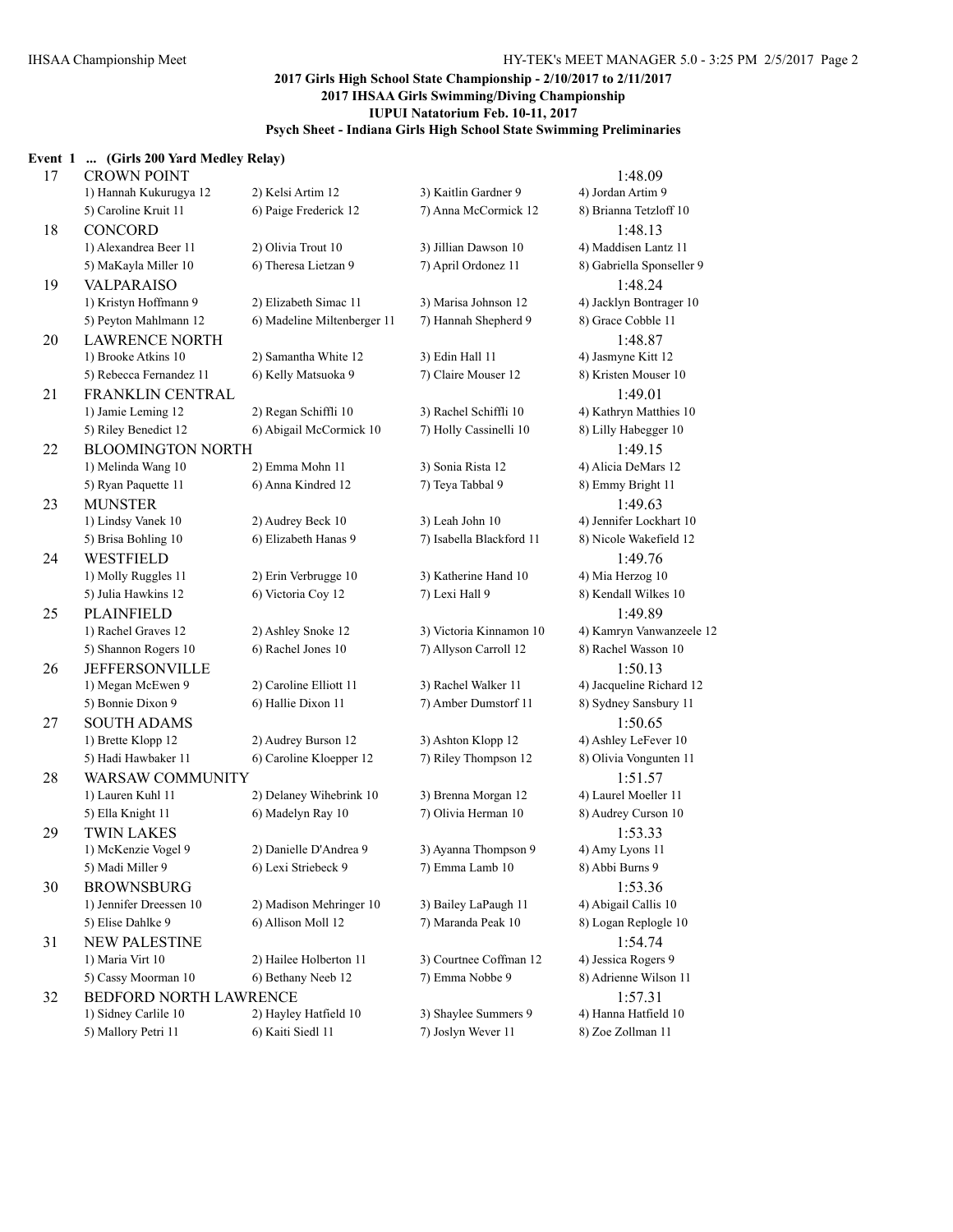# **Event 2 Girls 200 Yard Freestyle**<br>State Besond: 1.45.00 2015

|                          | EVEIL 2 GIFTS 200 YAFU FFEESIYIE<br>1:45.09<br><b>State Record:</b><br>1:52.99 | 2015<br><b>SCUT</b> |    | <b>Claire Adams, Carmel</b>  |                  |  |
|--------------------------|--------------------------------------------------------------------------------|---------------------|----|------------------------------|------------------|--|
|                          | Name                                                                           |                     |    | Year School                  | <b>Seed Time</b> |  |
| $\mathbf{1}$             | Lauryn Parrish                                                                 |                     |    | 12 FISHERS                   | 1:48.98          |  |
| $\overline{2}$           | Jaclyn Klimczak                                                                |                     |    | 10 CHESTERTON                | 1:50.15          |  |
| 3                        | Trude Rothrock                                                                 |                     |    | 11 CARMEL                    | 1:50.40          |  |
| $\overline{\mathcal{L}}$ | Lauryn Kallay                                                                  |                     |    | 11 CHESTERTON                | 1:50.60          |  |
| 5                        | Kay Foley                                                                      |                     |    | 10 MUNSTER                   | 1:50.64          |  |
| 6                        | Paige Miller                                                                   |                     |    | 12 WAWASEE                   | 1:51.02          |  |
| 7                        | Kathleen Hanley                                                                |                     |    | 12 NORTH CENTRAL (INDPLS)    | 1:51.83          |  |
| 8                        | Megan Johnson                                                                  |                     |    | 12 HOMESTEAD                 | 1:52.15          |  |
| 9                        | Hannah Taylor                                                                  |                     |    | 12 HAMILTON SOUTHEASTERN     | 1:52.16          |  |
| 10                       | Emma Nordin                                                                    |                     |    | 12 CARMEL                    | 1:52.21          |  |
| 11                       | Kayla Molnar                                                                   |                     |    | 12 PENN                      | 1:52.43          |  |
| 12                       | Morgan Grout                                                                   |                     |    | 12 CARMEL                    | 1:52.71          |  |
| 13                       | Katie Hughes                                                                   |                     |    | 12 NORTHRIDGE                | 1:52.82          |  |
| 14                       | <b>Belle Hinshaw</b>                                                           |                     |    | 9 BREBEUF JESUIT PREPARATORY | 1:53.37          |  |
| 15                       | Jacklyn Bontrager                                                              |                     |    | 10 VALPARAISO                | 1:53.48          |  |
| 16                       | Rachel Sabotin                                                                 |                     | 9  | TRINITY LUTHERAN             | 1:53.83          |  |
| 17                       | Carla Gildersleeve                                                             |                     |    | 10 FRANKLIN COMMUNITY        | 1:53.93          |  |
| 18                       | Morgan Booth                                                                   |                     |    | 10 FISHERS                   | 1:54.01          |  |
| 19                       | Mya VanderHagen                                                                |                     | 9  | CARROLL (FORT WAYNE)         | 1:54.02          |  |
| 20                       | Krislyn Porter                                                                 |                     |    | 11 CASTLE                    | 1:54.14          |  |
| 21                       | Rachel Walker                                                                  |                     |    | 11 JEFFERSONVILLE            | 1:54.82          |  |
| 22                       | Madison Wickholm                                                               |                     |    | 12 SOUTHMONT                 | 1:54.88          |  |
| 23                       | Abigail Jahns                                                                  |                     |    | 9 FISHERS                    | 1:55.05          |  |
| 24                       | Gretchen Kraus                                                                 |                     |    | 10 CARROLL (FORT WAYNE)      | 1:55.06          |  |
| 25                       | Kate Gallagher                                                                 |                     | 11 | <b>MCCUTCHEON</b>            | 1:55.17          |  |
| 26                       | <b>Rachel Graves</b>                                                           |                     |    | 12 PLAINFIELD                | 1:56.02          |  |
| 27                       | Hallie Dixon                                                                   |                     | 11 | <b>JEFFERSONVILLE</b>        | 1:56.39          |  |
| 28                       | Jillian Castor                                                                 |                     |    | 11 CENTER GROVE              | 1:56.40          |  |
| 29                       | Ashton Klopp                                                                   |                     |    | 12 SOUTH ADAMS               | 1:58.84          |  |
| 30                       | Carley Logan                                                                   |                     |    | 10 GREENFIELD-CENTRAL        | 1:59.53          |  |
| 31                       | Hannah Young                                                                   |                     |    | 9 CASS                       | 2:02.73          |  |
| 32                       | Madison Matheis                                                                |                     | 9  | <b>JASPER</b>                | 2:04.42          |  |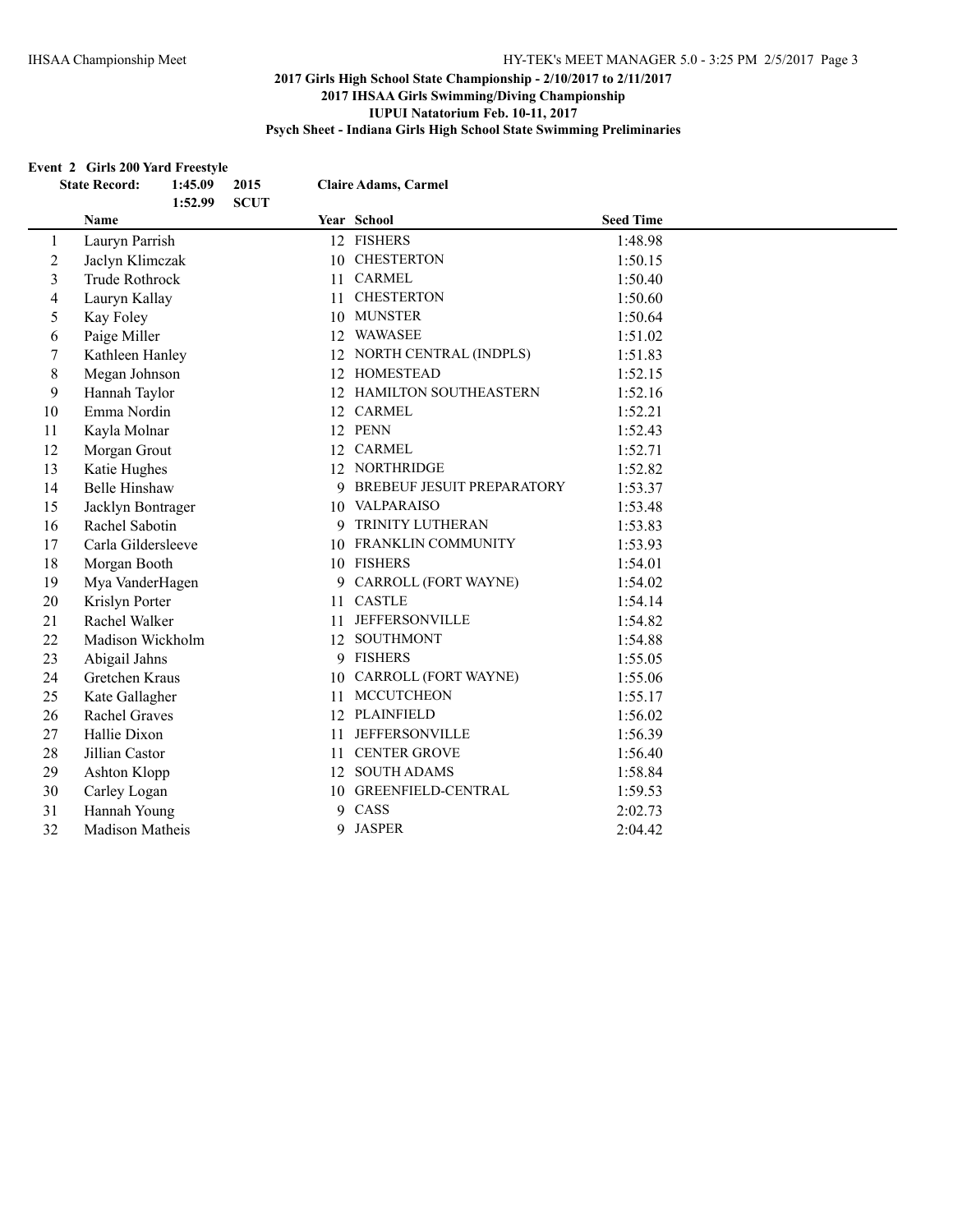#### **Event 3 Girls 200 Yard IM**

|                | <b>State Record:</b><br>1:56.87<br>2:07.08 | 2008<br><b>SCUT</b> |    | Michelle McKeehan, C. Grove |                  |  |
|----------------|--------------------------------------------|---------------------|----|-----------------------------|------------------|--|
|                | Name                                       |                     |    | Year School                 | <b>Seed Time</b> |  |
| 1              | Hannah Kukurugya                           |                     |    | 12 CROWN POINT              | 1:58.80          |  |
| $\overline{c}$ | Sammie Burchill                            |                     |    | 12 CARMEL                   | 1:59.58          |  |
| 3              | Mallory Jackson                            |                     |    | 9 CARROLL (FORT WAYNE)      | 2:00.16          |  |
| 4              | Cara Kroeger                               |                     |    | 12 CHESTERTON               | 2:01.79          |  |
| 5              | Kelly Pash                                 |                     |    | 10 CARMEL                   | 2:01.83          |  |
| 6              | Mackenzie Looze                            |                     |    | 11 BLOOMINGTON SOUTH        | 2:02.67          |  |
| 7              | Aislinn Walsh                              |                     |    | 10 SOUTH BEND ST JOSEPH     | 2:03.20          |  |
| 8              | Katie Dougherty                            |                     |    | 11 CARMEL                   | 2:03.56          |  |
| 9              | <b>Emily Weiss</b>                         |                     |    | 10 YORKTOWN                 | 2:03.82          |  |
| 10             | Sydnee Emerson                             |                     |    | 11 NORTHRIDGE               | 2:03.95          |  |
| 11             | Abigail Kirkpatrick                        |                     |    | 12 SOUTH BEND RILEY         | 2:04.46          |  |
| 12             | Natalie Myers                              |                     |    | 12 AVON                     | 2:04.97          |  |
| 13             | Jordyn Polderman                           |                     |    | 12 FORT WAYNE SNIDER        | 2:05.17          |  |
| 14             | Gracie Saulman                             |                     |    | 10 CORYDON CENTRAL          | 2:05.77          |  |
| 15             | <b>Brooke Atkins</b>                       |                     |    | 10 LAWRENCE NORTH           | 2:06.16          |  |
| 16             | Ali Terrell                                |                     |    | 10 FRANKLIN COMMUNITY       | 2:06.22          |  |
| 17             | Emma Gillespie                             |                     |    | 9 FISHERS                   | 2:06.28          |  |
| 18             | Cameron Klimczak                           |                     |    | 12 CHESTERTON               | 2:06.31          |  |
| 19             | Abigail Harter                             |                     |    | 9 HAMILTON SOUTHEASTERN     | 2:06.59          |  |
| 20             | Emma Mohn                                  |                     | 11 | <b>BLOOMINGTON NORTH</b>    | 2:06.84          |  |
| 21             | Kaitlyn Porter                             |                     | 9  | <b>CASTLE</b>               | 2:06.98          |  |
| 22             | Savannah Kennedy                           |                     |    | 10 FISHERS                  | 2:07.00          |  |
| 23             | Victoria Wendt                             |                     |    | 10 AVON                     | 2:07.08          |  |
| 24             | Hannah Pugh                                |                     |    | 10 HAMILTON SOUTHEASTERN    | 2:07.12          |  |
| 25             | Corinne Yorkman                            |                     |    | 9 FISHERS                   | 2:07.15          |  |
| 26             | Gretta DeCoursey                           |                     | 12 | ZIONSVILLE                  | 2:07.18          |  |
| 27             | Alyssa Cyrus                               |                     | 9  | <b>NORWELL</b>              | 2:09.61          |  |
| 28             | Lydia Tierney                              |                     |    | 11 MT. VERNON (FORTVILLE)   | 2:10.78          |  |
| 29             | Delaney Wihebrink                          |                     |    | 10 WARSAW COMMUNITY         | 2:13.20          |  |
| 30             | Natalie Bohnert                            |                     |    | 10 PIKE CENTRAL             | 2:14.39          |  |
| 31             | McKenzie Vogel                             |                     |    | 9 TWIN LAKES                | 2:14.50          |  |
| 32             | Logan Replogle                             |                     |    | 10 BROWNSBURG               | 2:15.59          |  |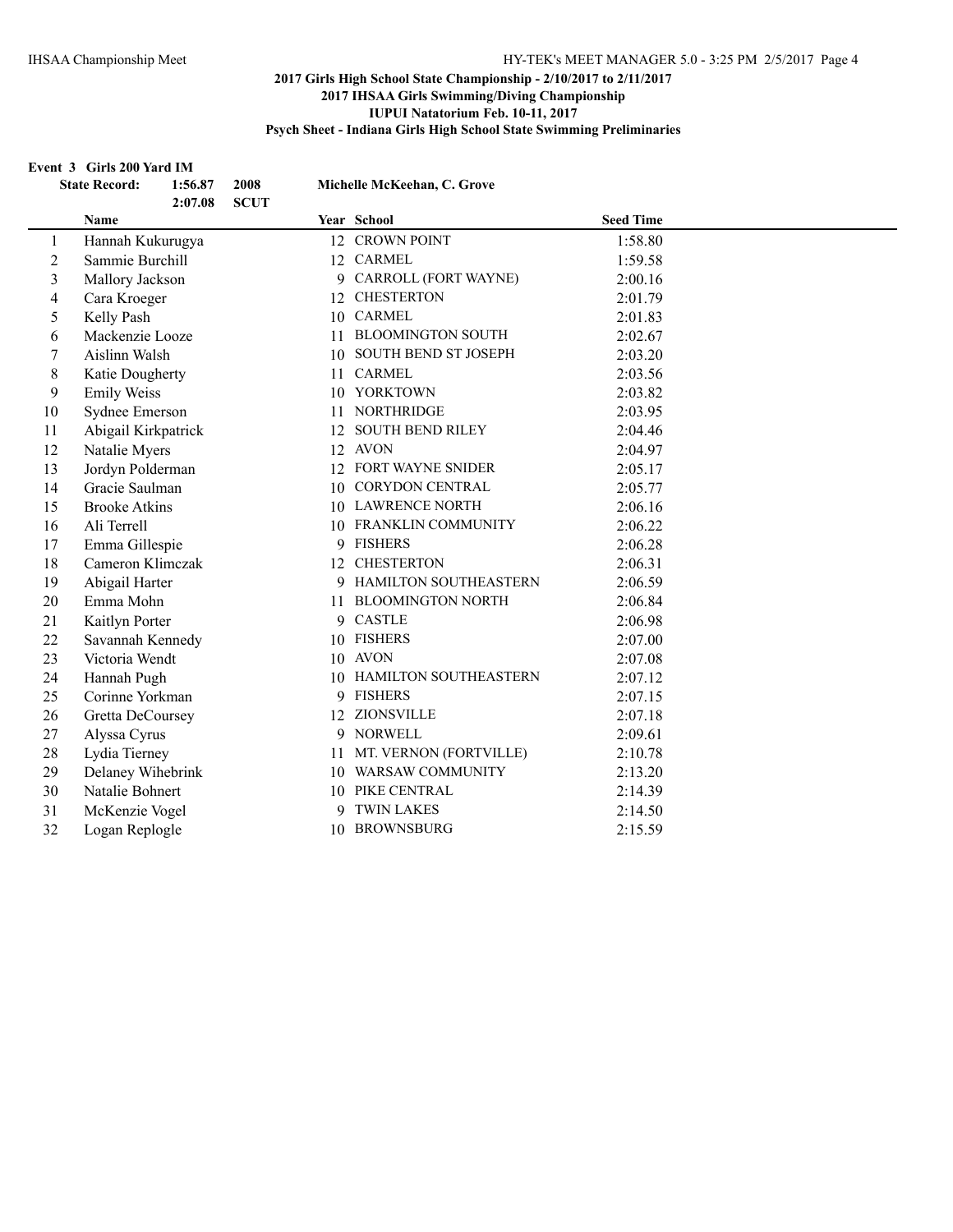#### **Event 4 Girls 50 Yard Freestyle**

|                          | 22.15<br><b>State Record:</b><br>2014<br>24.18<br><b>SCUT</b> |     | Amy Bilquist, Carmel        |                  |  |
|--------------------------|---------------------------------------------------------------|-----|-----------------------------|------------------|--|
|                          | Name                                                          |     | Year School                 | <b>Seed Time</b> |  |
| 1                        | Grace Haskett                                                 |     | 12 BLOOMINGTON SOUTH        | 23.27            |  |
| $\mathfrak{2}$           | Abigail Johnston                                              |     | 12 CARROLL (FORT WAYNE)     | 23.44            |  |
| 3                        | Grace Pangburn                                                |     | 10 CARMEL                   | 23.49            |  |
| $\overline{\mathcal{L}}$ | <b>Elizabeth Broshears</b>                                    |     | 9 EVANSVILLE REITZ MEMORIAL | 23.51            |  |
| 5                        | <b>Emily Barnes</b>                                           | 11. | HAMILTON SOUTHEASTERN       | 23.62            |  |
| 6                        | Madison Blakesley                                             |     | 11 SOUTH BEND RILEY         | 23.62            |  |
| 7                        | Alyssa Conley                                                 |     | 11 CARMEL                   | 23.73            |  |
| $\,8\,$                  | Andrea Hanas                                                  |     | 12 CHESTERTON               | 23.76            |  |
| 9                        | Celina German                                                 |     | 12 BLOOMINGTON SOUTH        | 23.76            |  |
| 10                       | Rachel Schiffli                                               |     | 10 FRANKLIN CENTRAL         | 23.76            |  |
| 11                       | Amilia Nusbaum                                                |     | 11 FISHERS                  | 23.77            |  |
| 12                       | Tessa Wrightson                                               | 11  | ZIONSVILLE                  | 23.78            |  |
| 13                       | Sydney Knurek                                                 |     | 12 HAMILTON SOUTHEASTERN    | 23.81            |  |
| 14                       | <b>Shannon Glesing</b>                                        |     | 12 NORTH CENTRAL (INDPLS)   | 23.84            |  |
| 15                       | <b>Avery Brooks</b>                                           |     | 10 CARROLL (FORT WAYNE)     | 23.92            |  |
| 16                       | Mary Kaitlyn McPherson                                        |     | 11 NORTH CENTRAL (INDPLS)   | 23.94            |  |
| 17                       | Madilyn Ziegert                                               |     | 10 PENN                     | 23.95            |  |
| 18                       | Rachel Young                                                  |     | 10 CARMEL                   | 23.97            |  |
| 19                       | Carmina Armstrong                                             |     | 10 JASPER                   | 23.97            |  |
| 20                       | Ella Pheifer                                                  | 11  | FRANKLIN COMMUNITY          | 24.05            |  |
| 21                       | Darby Coles                                                   |     | 12 COLUMBUS NORTH           | 24.07            |  |
| 22                       | Courtnee Coffman                                              |     | 12 NEW PALESTINE            | 24.10            |  |
| 23                       | Brenna Morgan                                                 |     | 12 WARSAW COMMUNITY         | 24.10            |  |
| 24                       | Alex Bader                                                    |     | 11 JAY COUNTY               | 24.12            |  |
| 25                       | Kyla Srncik                                                   |     | 9 FISHERS                   | 24.16            |  |
| 26                       | Pearl Muensterman                                             | 11  | <b>MOUNT VERNON</b>         | 24.20            |  |
| 27                       | Maggie Vaitkus                                                |     | 12 MUNSTER                  | 24.23            |  |
| 28                       | Maddisen Lantz                                                |     | 11 CONCORD                  | 24.23            |  |
| 29                       | Greer Manger                                                  |     | 9 NEW ALBANY                | 24.68            |  |
| 30                       | Abri De Atley                                                 |     | 10 DANVILLE COMMUNITY       | 24.99            |  |
| 31                       | Veeanna Edwards                                               |     | 12 PARK TUDOR               | 25.17            |  |
| 32                       | Jane Scheidler                                                | 9   | <b>SOUTHMONT</b>            | 25.29            |  |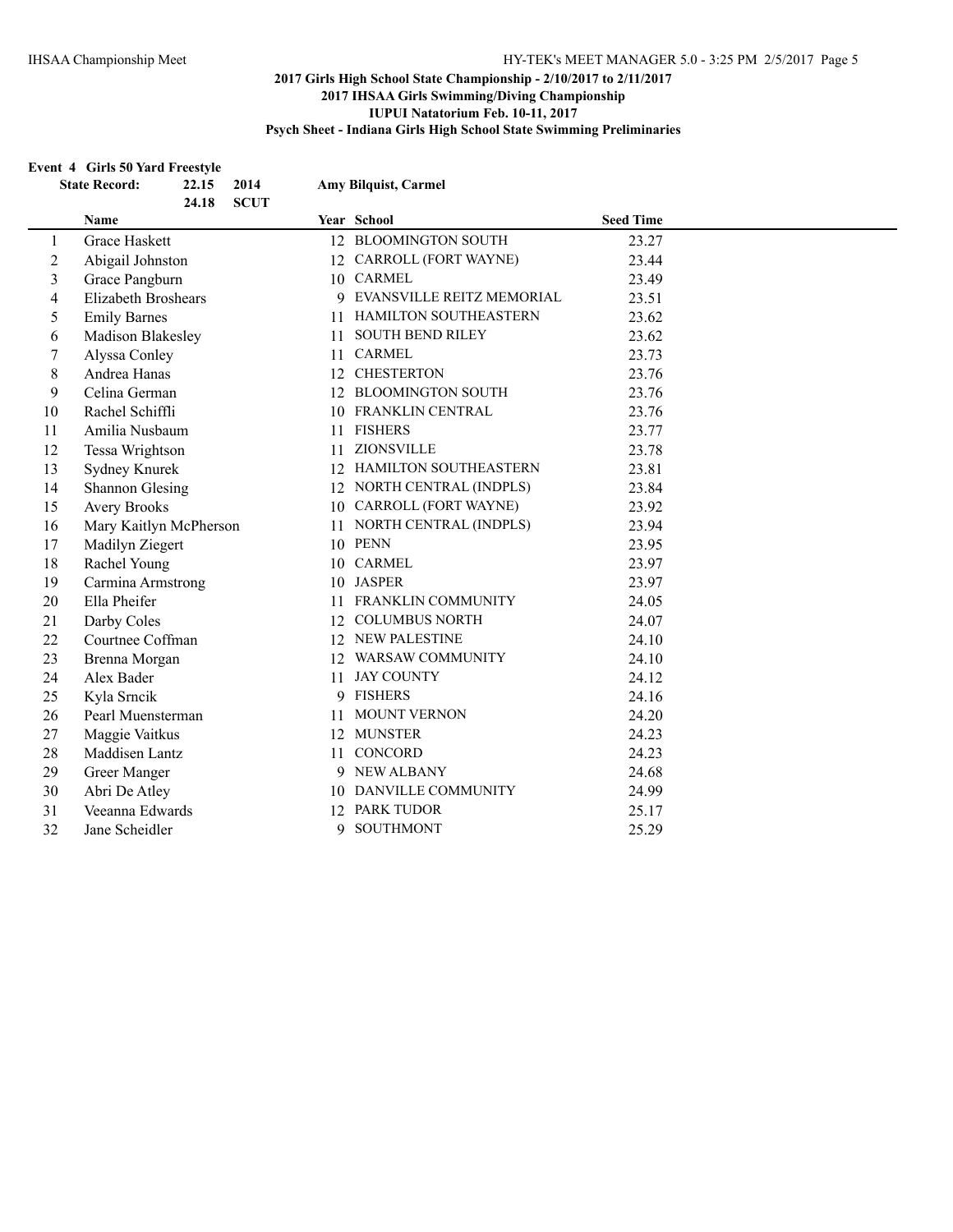#### **Event 6 Girls 100 Yard Butterfly**

|                | <b>State Record:</b>       | 51.79<br>57.07 | 2016<br><b>SCUT</b> |    | Veronica Burchill, Carmel    |                  |  |
|----------------|----------------------------|----------------|---------------------|----|------------------------------|------------------|--|
|                | Name                       |                |                     |    | Year School                  | <b>Seed Time</b> |  |
| 1              | Hannah Kukurugya           |                |                     |    | 12 CROWN POINT               | 53.06            |  |
| $\mathfrak{2}$ | <b>Trude Rothrock</b>      |                |                     |    | 11 CARMEL                    | 54.82            |  |
| 3              | Caroline Schultz           |                |                     |    | 12 CARMEL                    | 55.27            |  |
| 4              | Hannah Pugh                |                |                     |    | 10 HAMILTON SOUTHEASTERN     | 55.35            |  |
| 5              | Abigail Johnston           |                |                     |    | 12 CARROLL (FORT WAYNE)      | 55.43            |  |
| 6              | <b>Elizabeth Broshears</b> |                |                     |    | 9 EVANSVILLE REITZ MEMORIAL  | 55.63            |  |
| 7              | Amy Socha                  |                |                     |    | 12 CHESTERTON                | 55.71            |  |
| $\,8\,$        | <b>Sydney Dygert</b>       |                |                     |    | 10 ELKHART CENTRAL           | 55.82            |  |
| 9              | Carla Gildersleeve         |                |                     |    | 10 FRANKLIN COMMUNITY        | 56.02            |  |
| 10             | Nicole Rueff               |                |                     |    | 10 FISHERS                   | 56.06            |  |
| 11             | Rachel Schiffli            |                |                     |    | 10 FRANKLIN CENTRAL          | 56.20            |  |
| 12             | Sydnee Emerson             |                |                     |    | 11 NORTHRIDGE                | 56.20            |  |
| 13             | Morgan Grout               |                |                     |    | 12 CARMEL                    | 56.43            |  |
| 14             | Abigail Young              |                |                     |    | 12 CARROLL (FORT WAYNE)      | 56.44            |  |
| 15             | Makenna Bottorff           |                |                     | 11 | <b>PENN</b>                  | 56.49            |  |
| 16             | Morgan Hicks               |                |                     |    | 12 YORKTOWN                  | 56.72            |  |
| 17             | Phoebe Rensink             |                |                     |    | 10 BLOOMINGTON SOUTH         | 56.91            |  |
| 18             | Elizabeth Pfeifer          |                |                     |    | 12 FISHERS                   | 56.96            |  |
| 19             | Alexa Akers                |                |                     |    | 12 NOBLESVILLE               | 56.97            |  |
| 20             | Anna McCahill              |                |                     |    | 11 FRANKLIN COMMUNITY        | 57.07            |  |
| 21             | <b>Taylor Bush</b>         |                |                     |    | 12 PENN                      | 57.07            |  |
| 22             | Veronica Lantz             |                |                     | 9. | CARROLL (FORT WAYNE)         | 57.08            |  |
| 23             | Kaitlyn Porter             |                |                     | 9. | <b>CASTLE</b>                | 57.23            |  |
| 24             | Lydia Tierney              |                |                     |    | 11 MT. VERNON (FORTVILLE)    | 57.80            |  |
| 25             | <b>Ashley Snoke</b>        |                |                     |    | 12 PLAINFIELD                | 58.18            |  |
| 26             | Carmina Armstrong          |                |                     |    | 10 JASPER                    | 58.25            |  |
| 27             | Ashton Klopp               |                |                     |    | 12 SOUTH ADAMS               | 58.72            |  |
| 28             | Maddie Sheiss              |                |                     | 10 | <b>WEST LAFAYETTE</b>        | 58.79            |  |
| 29             | Lauren Thompson            |                |                     |    | 10 FLOYD CENTRAL             | 59.31            |  |
| 30             | <b>Brooke Nine</b>         |                |                     |    | 11 FOUNTAIN CENTRAL          | 1:00.43          |  |
| 31             | Emma Helmich               |                |                     |    | 12 HUNTINGTON NORTH          | 1:00.53          |  |
| 32             | Melanie Marshall           |                |                     |    | 9 BREBEUF JESUIT PREPARATORY | 1:01.89          |  |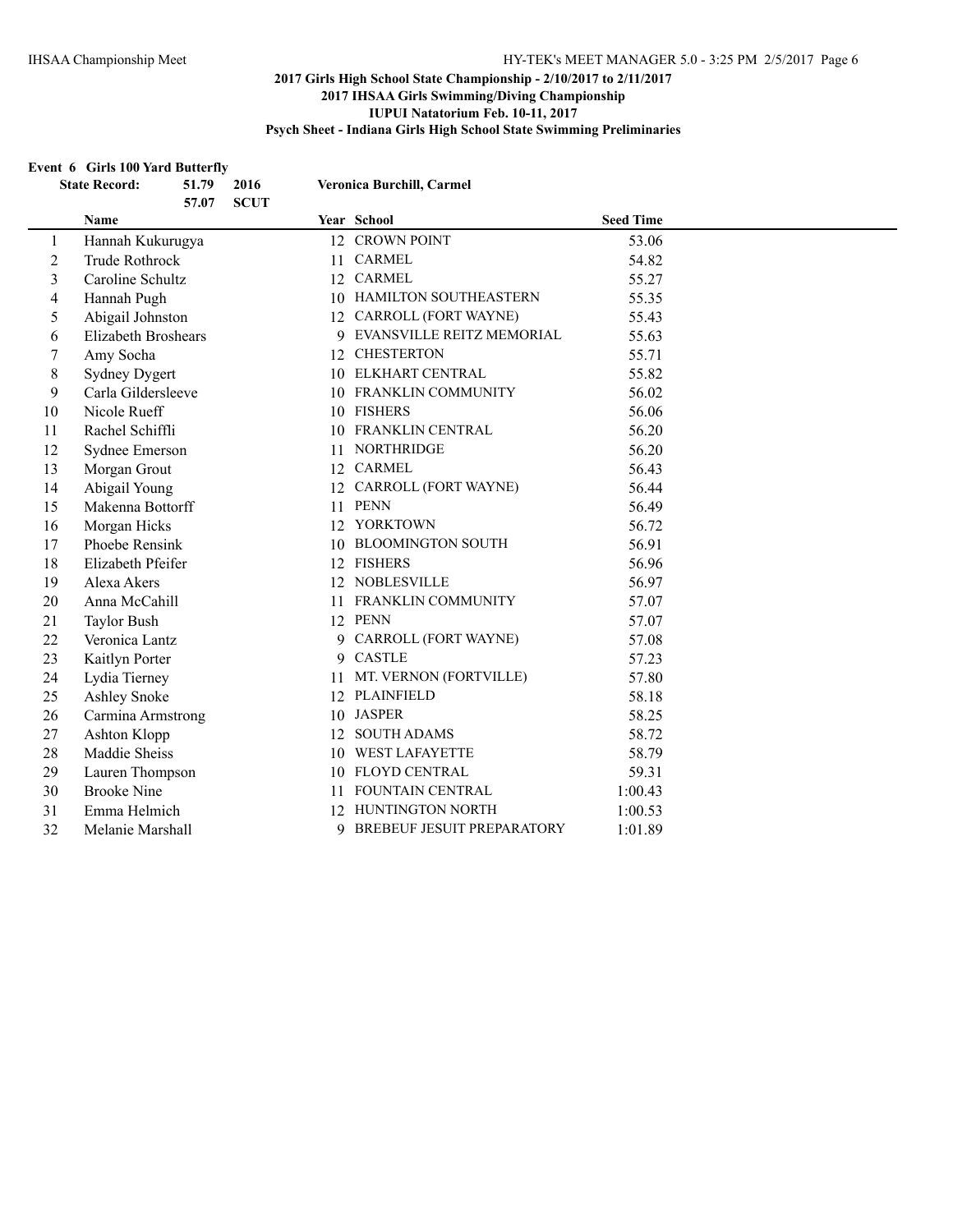#### **Event 7 Girls 100 Yard Freestyle**

|                | <b>State Record:</b>   | 48.36<br>52.42 | 2015<br><b>SCUT</b> |    | <b>Amy Bilquist, Carmel</b>  |                  |  |
|----------------|------------------------|----------------|---------------------|----|------------------------------|------------------|--|
|                | Name                   |                |                     |    | Year School                  | <b>Seed Time</b> |  |
| 1              | Kelly Pash             |                |                     |    | 10 CARMEL                    | 50.22            |  |
| $\mathfrak{2}$ | Lauryn Parrish         |                |                     |    | 12 FISHERS                   | 50.95            |  |
| $\mathfrak{Z}$ | Megan Johnson          |                |                     |    | 12 HOMESTEAD                 | 51.41            |  |
| $\overline{4}$ | Celina German          |                |                     | 12 | <b>BLOOMINGTON SOUTH</b>     | 51.43            |  |
| 5              | Natalie Myers          |                |                     |    | 12 AVON                      | 51.56            |  |
| 6              | Darby Coles            |                |                     | 12 | <b>COLUMBUS NORTH</b>        | 51.56            |  |
| 7              | Meagan Ronci           |                |                     |    | 12 PENN                      | 51.65            |  |
| 8              | Jordyn Polderman       |                |                     |    | 12 FORT WAYNE SNIDER         | 51.77            |  |
| 9              | Kathleen Hanley        |                |                     |    | 12 NORTH CENTRAL (INDPLS)    | 51.78            |  |
| 10             | Whitney Brown          |                |                     |    | 11 CASTLE                    | 51.82            |  |
| 11             | Amilia Nusbaum         |                |                     | 11 | <b>FISHERS</b>               | 51.82            |  |
| 12             | Andrea Hanas           |                |                     | 12 | <b>CHESTERTON</b>            | 51.88            |  |
| 13             | Ashlyn Underhill       |                |                     |    | 10 CARMEL                    | 51.91            |  |
| 14             | Ella Pheifer           |                |                     |    | 11 FRANKLIN COMMUNITY        | 51.95            |  |
| 15             | Megan Wimmer           |                |                     |    | 12 MUNSTER                   | 52.07            |  |
| 16             | Brenna Morgan          |                |                     |    | 12 WARSAW COMMUNITY          | 52.08            |  |
| 17             | Rachel Young           |                |                     |    | 10 CARMEL                    | 52.12            |  |
| 18             | <b>Belle Hinshaw</b>   |                |                     |    | 9 BREBEUF JESUIT PREPARATORY | 52.12            |  |
| 19             | Gracie Saulman         |                |                     |    | 10 CORYDON CENTRAL           | 52.17            |  |
| 20             | <b>Emily Barnes</b>    |                |                     | 11 | HAMILTON SOUTHEASTERN        | 52.30            |  |
| 21             | Ashley Jenkins         |                |                     | 11 | SOUTH BEND ST JOSEPH         | 52.50            |  |
| 22             | <b>Avery Brooks</b>    |                |                     |    | 10 CARROLL (FORT WAYNE)      | 52.51            |  |
| 23             | Mary Kaitlyn McPherson |                |                     | 11 | NORTH CENTRAL (INDPLS)       | 52.63            |  |
| 24             | McKenna Jule           |                |                     | 11 | PENDLETON HEIGHTS            | 52.68            |  |
| 25             | MaKayla Miller         |                |                     |    | 10 CONCORD                   | 52.80            |  |
| 26             | Kyla Srncik            |                |                     |    | 9 FISHERS                    | 52.87            |  |
| 27             | Courtnee Coffman       |                |                     | 12 | <b>NEW PALESTINE</b>         | 52.90            |  |
| 28             | Savanna Spears         |                |                     | 11 | LAKE CENTRAL                 | 53.08            |  |
| 29             | Claire Brewer          |                |                     |    | 11 ZIONSVILLE                | 53.75            |  |
| 30             | Emma Hopf              |                |                     |    | 12 JASPER                    | 54.01            |  |
| 31             | Ashley LeFever         |                |                     | 10 | <b>SOUTH ADAMS</b>           | 54.11            |  |
| 32             | Jane Scheidler         |                |                     | 9  | <b>SOUTHMONT</b>             | 55.02            |  |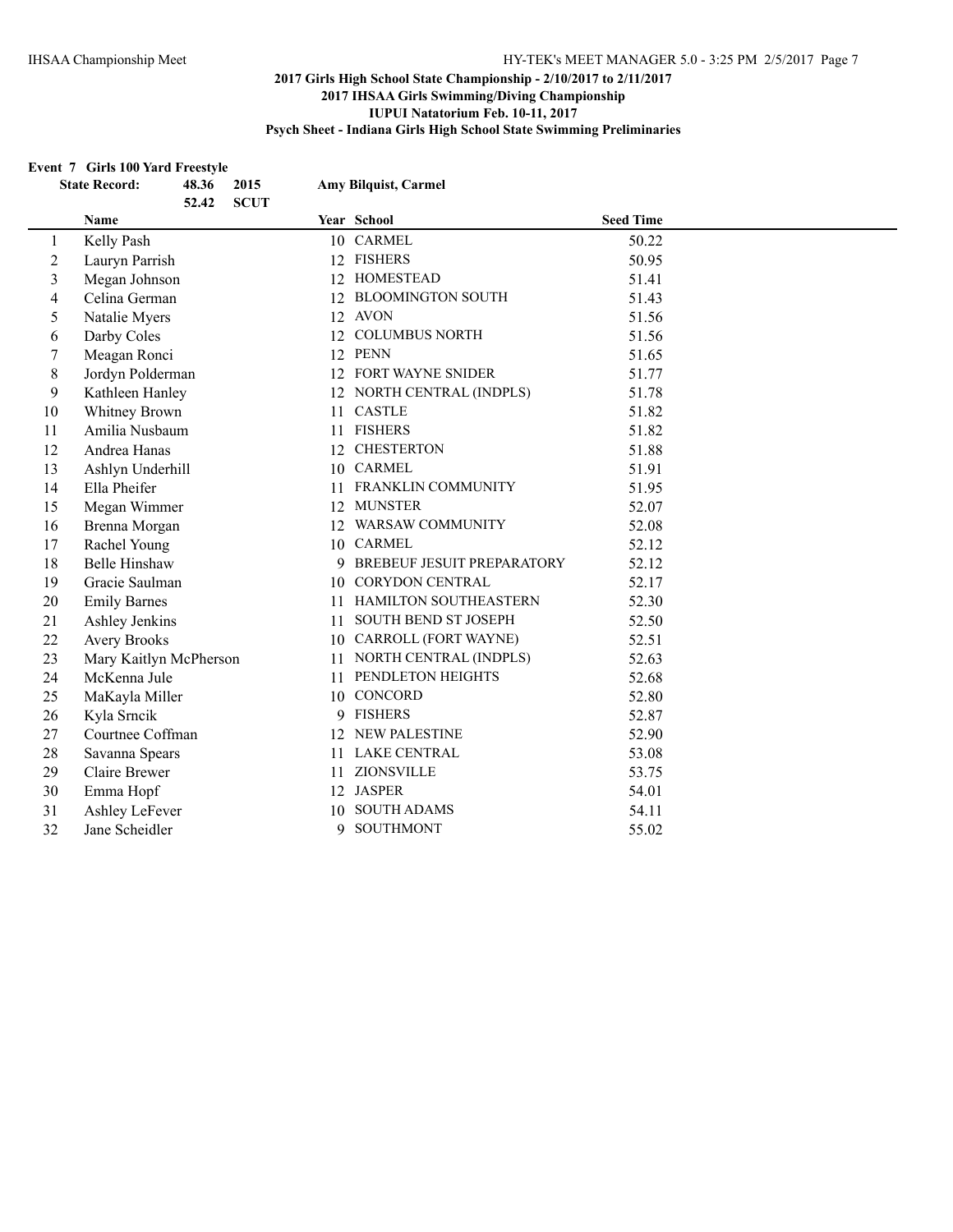#### **Event 8 Girls 500 Yard Freestyle**

|                         | <b>State Record:</b> | 4:45.15 | 2015        |    | <b>Emma Nordin, Carmel</b>   |                  |
|-------------------------|----------------------|---------|-------------|----|------------------------------|------------------|
|                         | Name                 | 5:04.94 | <b>SCUT</b> |    | <b>Year School</b>           | <b>Seed Time</b> |
| $\mathbf{1}$            | Paige Miller         |         |             |    | 12 WAWASEE                   | 4:55.47          |
| $\mathbf{2}$            | Katie Dougherty      |         |             |    | 11 CARMEL                    | 4:56.10          |
| 3                       | Lauryn Kallay        |         |             | 11 | <b>CHESTERTON</b>            | 4:56.94          |
| $\overline{\mathbf{4}}$ | Samantha Hietpas     |         |             |    | 10 FISHERS                   | 4:58.11          |
| 5                       | Katie Hughes         |         |             |    | 12 NORTHRIDGE                | 4:58.78          |
| 6                       | Amy Socha            |         |             |    | 12 CHESTERTON                | 4:58.95          |
| 7                       | Kayla Molnar         |         |             |    | 12 PENN                      | 4:59.18          |
| 8                       | Mackenzie Looze      |         |             | 11 | <b>BLOOMINGTON SOUTH</b>     | 4:59.69          |
| 9                       | Kay Foley            |         |             |    | 10 MUNSTER                   | 4:59.99          |
| 10                      | Emma Nordin          |         |             |    | 12 CARMEL                    | 5:00.11          |
| 11                      | Morgan Miller        |         |             |    | 12 CARMEL                    | 5:00.95          |
| 12                      | Morgan Booth         |         |             |    | 10 FISHERS                   | 5:01.31          |
| 13                      | Rachel Sabotin       |         |             |    | 9 TRINITY LUTHERAN           | 5:01.45          |
| 14                      | Abigail Jahns        |         |             | 9  | <b>FISHERS</b>               | 5:03.49          |
| 15                      | Katie Craig          |         |             | 11 | <b>CHESTERTON</b>            | 5:04.79          |
| 16                      | Mya VanderHagen      |         |             | 9  | CARROLL (FORT WAYNE)         | 5:05.04          |
| 17                      | Jessie Fraley        |         |             |    | 10 FRANKLIN COMMUNITY        | 5:05.63          |
| 18                      | Rachel Walker        |         |             | 11 | <b>JEFFERSONVILLE</b>        | 5:05.74          |
| 19                      | Sarah Hoffman        |         |             |    | 9 FRANKLIN COMMUNITY         | 5:06.24          |
| 20                      | Delaney Isakson      |         |             |    | 10 NORTH CENTRAL (INDPLS)    | 5:06.29          |
| 21                      | Hannah Taylor        |         |             | 12 | <b>HAMILTON SOUTHEASTERN</b> | 5:06.98          |
| 22                      | Hallie Dixon         |         |             | 11 | <b>JEFFERSONVILLE</b>        | 5:07.27          |
| 23                      | Katherine Walker     |         |             | 11 | <b>SOUTH BEND RILEY</b>      | 5:08.69          |
| 24                      | Kate Gallagher       |         |             | 11 | <b>MCCUTCHEON</b>            | 5:11.65          |
| 25                      | <b>Rachel Graves</b> |         |             |    | 12 PLAINFIELD                | 5:13.59          |
| 26                      | Madison Wickholm     |         |             |    | 12 SOUTHMONT                 | 5:16.00          |
| 27                      | Sophie Treski        |         |             | 11 | <b>CASTLE</b>                | 5:19.20          |
| 28                      | Carley Logan         |         |             |    | 10 GREENFIELD-CENTRAL        | 5:20.00          |
| 29                      | Logan Replogle       |         |             |    | 10 BROWNSBURG                | 5:24.52          |
| 30                      | Alexa Millholland    |         |             |    | 12 DELTA                     | 5:29.41          |
| 31                      | Madison Matheis      |         |             | 9  | <b>JASPER</b>                | 5:30.81          |
| 32                      | Lauren Kuhl          |         |             | 11 | <b>WARSAW COMMUNITY</b>      | 5:37.92          |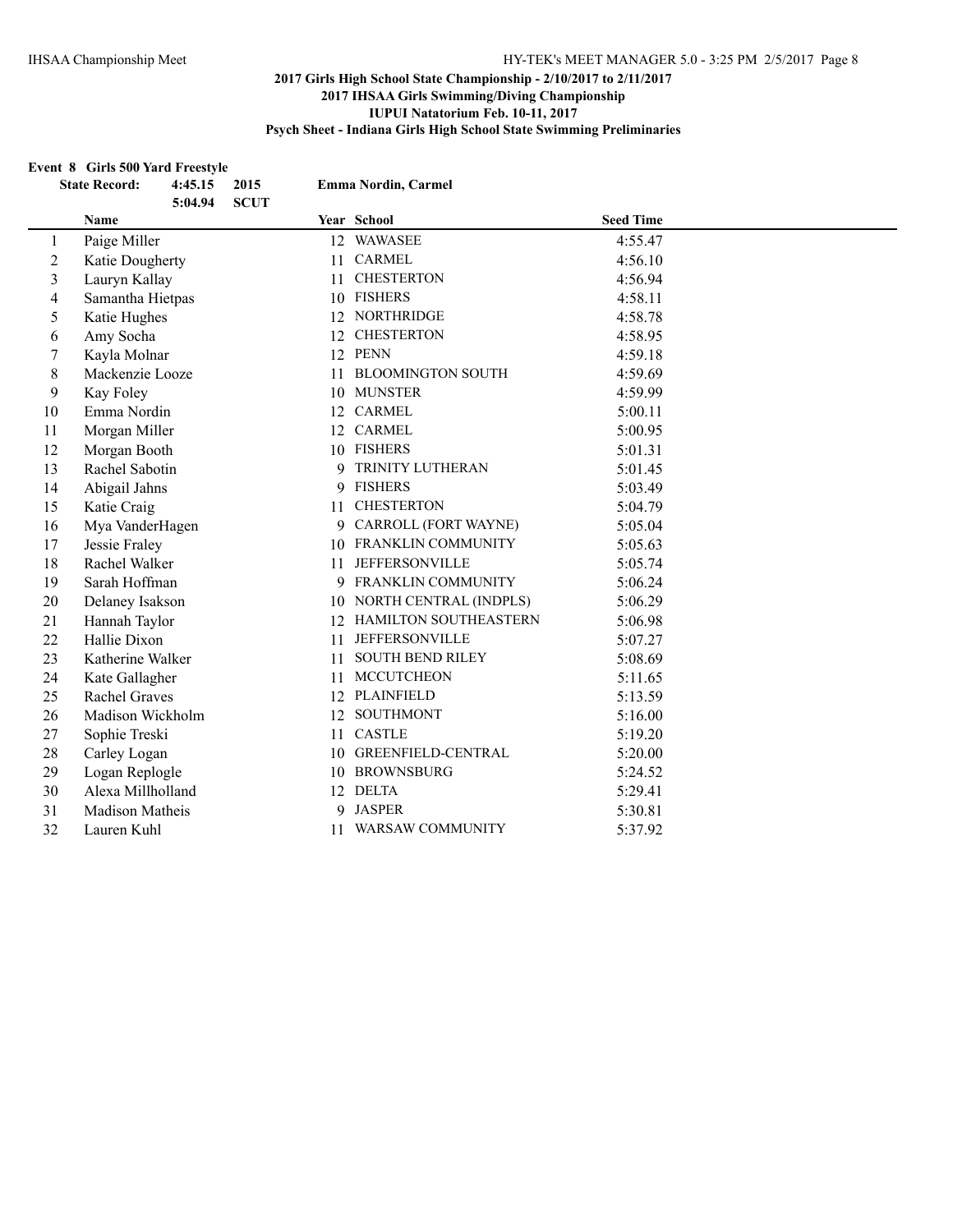#### **Event 9 Girls 200 Yard Freestyle Relay**

**State Record: 1:30.72 2015 Carmel**

**T. Rothrock, C. Adams, K.Smith, V. Burchill**

|                | 1:39.34                      | <b>SCUT</b>               |                         |                           |  |
|----------------|------------------------------|---------------------------|-------------------------|---------------------------|--|
|                | <b>Team</b>                  | Relay                     |                         | <b>Seed Time</b>          |  |
| 1              | <b>FISHERS</b>               |                           |                         | 1:34.85                   |  |
|                | 1) Amilia Nusbaum 11         | 2) Ellen Fero 9           | 3) Kyla Srncik 9        | 4) Lauryn Parrish 12      |  |
|                | 5) Samantha Hietpas 10       | 6) Hannah Pratt 9         | 7) Emma Julien 9        | 8) Miya Wai 10            |  |
| $\overline{2}$ | <b>CHESTERTON</b>            |                           |                         | 1:35.31                   |  |
|                | 1) Andrea Hanas 12           | 2) Cara Kroeger 12        | 3) Cameron Klimczak 12  | 4) Lauryn Kallay 11       |  |
|                | 5) Mackenzie Kirkham 12      | 6) Jadah Eshenaur 10      | 7) Abi Raines 9         | 8) Katie Craig 11         |  |
| $\overline{3}$ | <b>PENN</b>                  |                           |                         | 1:35.34                   |  |
|                | 1) Meagan Ronci 12           | 2) Madilyn Ziegert 10     | 3) Sydney Acito 11      | 4) Makenna Bottorff 11    |  |
|                | 5) Sophia Darr 9             | 6) Kionna Clayton 12      | 7) Ally Langfeldt 11    | 8) Kayla Molnar 12        |  |
| 4              | HAMILTON SOUTHEASTERN        |                           |                         | 1:35.45                   |  |
|                | 1) Sydney Knurek 12          | 2) Abby Taylor 10         | 3) Emily Barnes 11      | 4) Hannah Taylor 12       |  |
|                | 5) Bri Saple 9               | 6) Hannah Ballard 12      | 7) Katie Mueller 10     | 8) Meghan Cleckner 10     |  |
| 5              | <b>CARMEL</b>                |                           |                         | 1:35.60                   |  |
|                | 1) Grace Pangburn 10         | 2) Rachel Young 10        | 3) Avery Williams 9     | 4) Alyssa Conley 11       |  |
|                | 5) Kelly Pash 10             | 6) Emma Nordin 12         | 7) Samantha Waples 11   | 8) Ellie Kight 12         |  |
| 6              | CARROLL (FORT WAYNE)         |                           |                         | 1:35.98                   |  |
|                | 1) Abigail Johnston 12       | 2) Abigail Young 12       | 3) Mya VanderHagen 9    | 4) Mallory Jackson 9      |  |
|                | 5) Veronica Lantz 9          | 6) Avery Brooks 10        | 7) Vanessa Venderley 12 | 8) Grace Hanna 9          |  |
| 7              | <b>MUNSTER</b>               |                           |                         | 1:36.25                   |  |
|                | 1) Maggie Vaitkus 12         | 2) Megan Wimmer 12        | 3) Jennifer Lockhart 10 | 4) Kay Foley 10           |  |
|                | 5) Leah John 10              | 6) Samantha Buffano 9     | 7) Audrey Beck 10       | 8) Brisa Bohling 10       |  |
| 8              | EVANSVILLE REITZ MEMORIAL    |                           |                         | 1:36.92                   |  |
|                | 1) Meg Tharp 12              | 2) Amy Goris 11           | 3) Mia Miller 12        | 4) Elizabeth Broshears 9  |  |
|                | 5) Addie Schnautz 10         | 6) Izzy Haseman 9         | 7) Ellie Schnautz 12    | 8) Anna McCoy 9           |  |
| 9              | <b>CASTLE</b>                |                           |                         | 1:36.99                   |  |
|                | 1) Maddie Wilson 11          | 2) Krislyn Porter 11      | 3) Callie Wilhite 11    | 4) Kaitlyn Porter 9       |  |
|                | 5) Sophie Treski 11          | 6) Kelly Kolleck 12       |                         |                           |  |
| 10             | SOUTH BEND ST JOSEPH         |                           |                         | 1:37.08                   |  |
|                | 1) Aislinn Walsh 10          | 2) Ashley Jenkins 11      | 3) Abigail Feltzer 10   | 4) Lydia Schaeffer 11     |  |
|                | 5) Katelyn James 11          | 6) Margaret Barrett 10    | 7) Clare Jachim 9       | 8) Alexandra Spaulding 12 |  |
| 11             | <b>CROWN POINT</b>           |                           |                         | 1:37.21                   |  |
|                | 1) Anna McCormick 12         | 2) Jordan Artim 9         | 3) Kelsi Artim 12       | 4) Hannah Kukurugya 12    |  |
|                | 5) Caroline Kruit 11         | 6) Kaitlin Gardner 9      | 7) Rebekah Letcher 10   | 8) Sydney Johnson 12      |  |
| 12             | NORTH CENTRAL (INDPLS)       |                           |                         | 1:37.25                   |  |
|                | 1) Hope Christy 12           | 2) Shannon Glesing 12     | 3) Kathleen Hanley 12   | 4) Grace Lough 9          |  |
|                | 5) Mary Kaitlyn McPherson 11 | 6) Emma Taylor 12         | 7) Sophie Beck 11       | 8) Claudia Buddenbaum 9   |  |
| 13             | <b>NORTHRIDGE</b>            |                           |                         | 1:37.36                   |  |
|                | 1) Lauren Miller 11          | 2) Kenzie Weber 9         | 3) Jenna Miller 11      | 4) Katie Hughes 12        |  |
|                | 5) Sydnee Emerson 11         | 6) Caitlin Clark 9        | 7) Jenna Nethercutt 9   | 8) Jocelyn Burbrink 11    |  |
| 14             | <b>SOUTH BEND RILEY</b>      |                           |                         | 1:37.42                   |  |
|                | 1) Anna Kirkpatrick 12       | 2) Abigail Kirkpatrick 12 | 3) Allison Walker 12    | 4) Madison Blakesley 11   |  |
|                | 5) McKenna Mast 10           | 6) Hannah Oross 11        | 7) Alexis Jozwiak 11    | 8) Katherine Walker 11    |  |
| 15             | <b>BLOOMINGTON NORTH</b>     |                           |                         | 1:37.79                   |  |
|                | 1) Melinda Wang 10           | 2) Emma Mohn 11           | 3) Emmy Bright 11       | 4) Alicia DeMars 12       |  |
|                | 5) Teya Tabbal 9             | 6) Sonia Rista 12         | 7) Anna Kindred 12      | 8) Ryan Paquette 11       |  |
| 16             | FRANKLIN COMMUNITY           |                           |                         | 1:37.86                   |  |
|                | 1) Scarlet Friend 10         | 2) Ali Terrell 10         | 3) Abi Gibson 12        | 4) Carla Gildersleeve 10  |  |
|                | 5) Sarah Hoffman 9           | 6) Jessie Fraley 10       | 7) Ella Pheifer 11      | 8) Gracie Bennett 10      |  |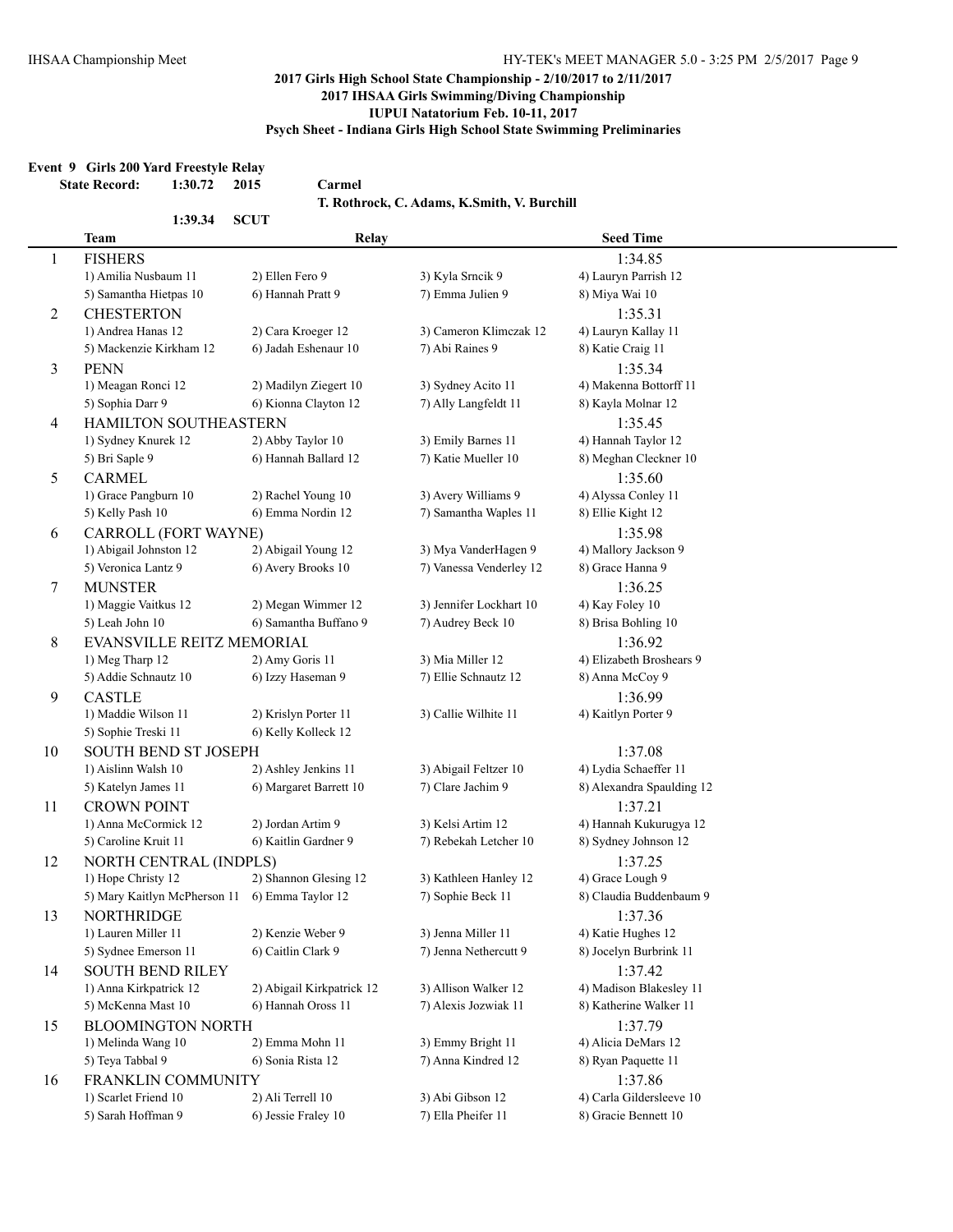## **Event 9 ... (Girls 200 Yard Freestyle Relay)** 17 COLUMBUS NORTH 1:38.09 1) Alexandra Nusawardhana 12 2) Darby Coles 12 3) Olivia Morlok 9 4) Elizabeth King 9 5) Madison Sandlin 10 6) Kaitlyn Niebrugge 11 7) Allison Collins 12 8) Rachel Gutman 10 18 YORKTOWN 1:38.88 1) Morgan Hicks 12 2) Elle Nowakowski 12 3) Meredith Gray 11 4) Emily Weiss 10 5) Catherine Grasso 10 6) Munthira Raju 10 7) Kaitlynn Santino 10 8) Chloe Duncan 12 19 WESTFIELD 1:39.18 1) Erin Verbrugge 10 2) Mia Herzog 10 3) Kerry Effinger 10 4) Lily Hunter 10 5) Julia Hawkins 12 6) Lexi Hall 9 7) Lauren Rowe 10 8) Victoria Coy 12 20 ZIONSVILLE 1:39.18 1) Cassidy Sampson 12 2) Valerie Gayheart 11 3) Anna Firebaugh 9 4) Claire Brewer 11 5) Gretta DeCoursey 12 6) Claudia Pobanz 11 7) Clarice Miles 12 8) Tessa Wrightson 11 21 MOUNT VERNON 1:39.20 1) Pearl Muensterman 11 2) Elizabeth Cox 10 3) Olivia Trent 11 4) Cora Epley 10 5) Taylor Collins 9 6) Elizabeth Saltzman 10 7) Elaine Thomas 12 8) Meredith Crawford 10 22 SEYMOUR 1:39.78 1) Katie Turner 11 2) Sarah Montgomery 12 3) Nastya Yakovlyeva 12 4) Kenzie Persinger 12 5) Molly Hayes 11 6) Helen Kelsch 11 7) Alexa McKinney 11 8) Bailee Wolfe 9 23 OAK HILL 1:39.89 1) Olivia Smith 11 2) Kinsey Price 10 3) Khloe Price 10 4) Emma Travis 12 5) Tori Templin 11 6) Leslie Tibbets 11 7) Maggi Austin 11 8) Lizzie Wood 10 24 HOMESTEAD 1:40.05 1) Leah Koob 9 2) Megan Johnson 12 3) Sarah Carter 12 4) Samantha Hinkelman 11 5) Kiley Maher 10 6) Shelby Crist 10 7) Kendal Sagear 10 8) Cara Allen 12 25 ROCHESTER COMMUNITY 1:40.15 1) Abigail McCarter 11 2) Emma Feldman 12 3) Maria Hunting 11 4) Madelyn Sailors 11 5) Kennedy Campbell 12 6) Evelyn Goodman 9 7) Sarah Schaller 11 8) Adriann Shepherd 10 26 CONCORD 1:40.26 1) MaKayla Miller 10 2) Veronica Lidy 11 3) Daniella Bessonov 11 4) Olivia Trout 10 5) Maddisen Lantz 11 6) Elexis Ott 9 7) Alexandrea Beer 11 8) Jillian Dawson 10 27 TERRE HAUTE SOUTH VIGO 1:40.52 1) Corynn Christjansen 12 2) Brittany Scott 12 3) Hannah Gage 12 4) Alayna Moore 12 5) Leona Gibson 10 6) Camille Mendoza 10 7) Anna Dubois 10 8) Kaelin Christjansen 10 28 JASPER 1:41.22 1) Emma Hopf 12 2) Riley Sample 10 3) Kate Weaver 11 4) Carmina Armstrong 10 5) Taylor Gehlhausen 12 6) Madison Matheis 9 7) Grace Schotanus 10 8) Rhegann Weisheit 11 29 BREBEUF JESUIT PREPARATORY 1:41.83 1) Belle Hinshaw 9 2) Elizabeth Grout 10 3) Maddie McKay 11 4) Melanie Marshall 9 5) Emma Borme 11 6) Corrine Hays 10 7) Abby Hays 12 8) Grace Roudebush 11 30 NEW PALESTINE 1:41.85 1) Courtnee Coffman 12 2) Jessica Rogers 9 3) Anna Doolin 11 4) Maria Virt 10 5) Hailee Holberton 11 6) Maigan Williams 10 7) Grace Mitchell 11 8) Kylie Dhonau 12 31 CRAWFORDSVILLE 1:41.89 1) Kaylee McCandless 11 2) Mackenzie Bowen 10 3) Emily Humphrey 10 4) Cami McGrady 10 5) Abby Bannon 9 6) Lilly Bushong 12 7) Isabelle Rich 9 8) Cali Saunders 12 32 JAY COUNTY 1:44.70 1) Elizabeth McDowell 11 2) Vivienne Kunkler 10 3) Erica Hathaway 9 4) Alex Bader 11 5) Hannah James 9 6) Kaitlyn Dow 10 7) Emma James 9 8) Jamie Valentine 12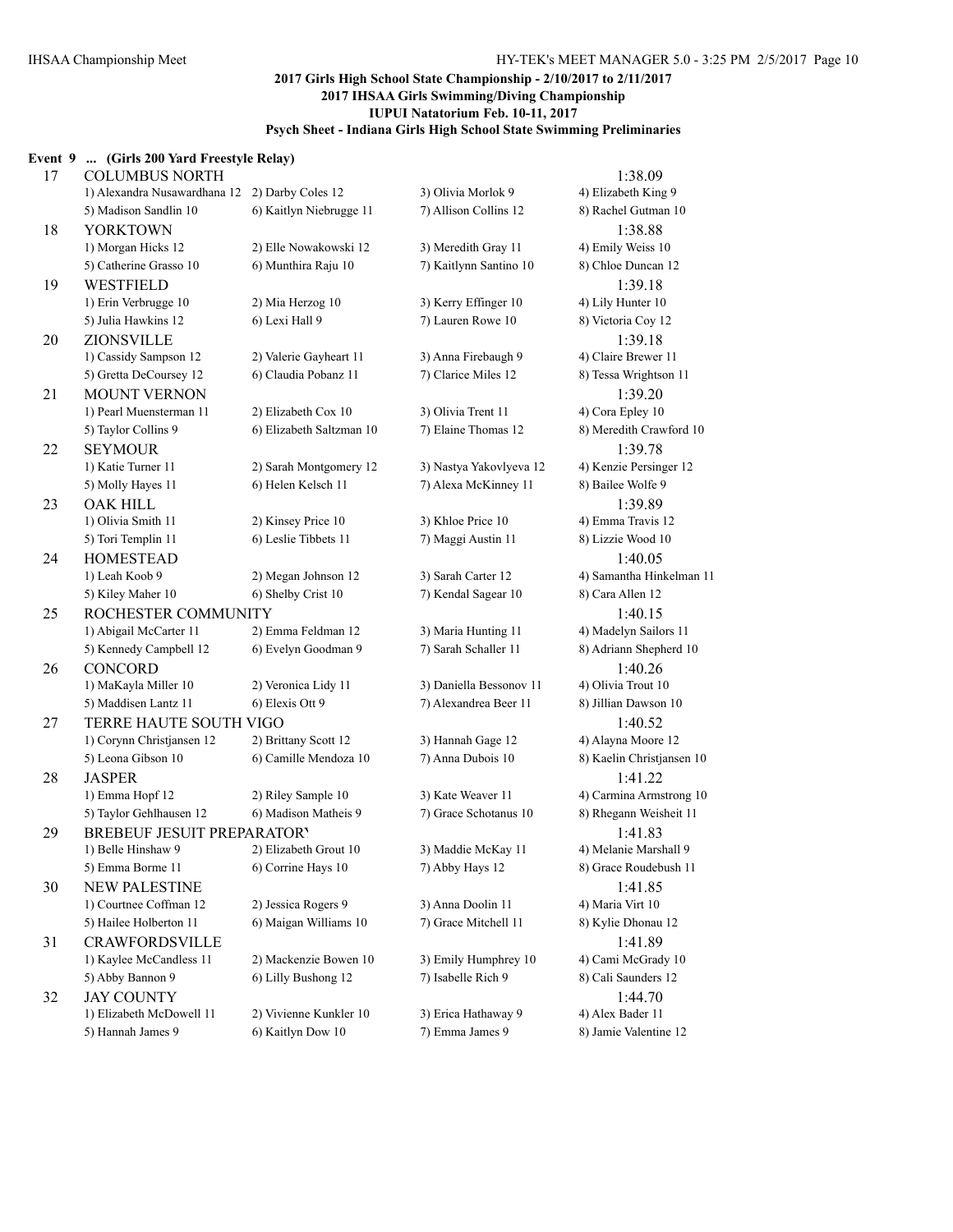#### **Event 10 Girls 100 Yard Backstroke**

|                         | <b>State Record:</b><br>51.65<br>2016<br>57.89<br><b>SCUT</b> | <b>Claire Adams, Carmel</b>    |                  |
|-------------------------|---------------------------------------------------------------|--------------------------------|------------------|
|                         | Name                                                          | Year School                    | <b>Seed Time</b> |
| 1                       | Sammie Burchill                                               | 12 CARMEL                      | 54.84            |
| 2                       | Tessa Wrightson                                               | ZIONSVILLE<br>11               | 55.04            |
| $\overline{\mathbf{3}}$ | Grace Haskett                                                 | <b>BLOOMINGTON SOUTH</b><br>12 | 55.06            |
| 4                       | Cara Kroeger                                                  | 12 CHESTERTON                  | 55.38            |
| 5                       | Mallory Jackson                                               | CARROLL (FORT WAYNE)<br>9.     | 56.01            |
| 6                       | Whitney Brown                                                 | 11 CASTLE                      | 56.06            |
| 7                       | Jaclyn Klimczak                                               | 10 CHESTERTON                  | 56.35            |
| 8                       | Abigail Harter                                                | 9 HAMILTON SOUTHEASTERN        | 56.47            |
| 9                       | Erin Verbrugge                                                | 10 WESTFIELD                   | 56.68            |
| 10                      | Cassidy Sampson                                               | 12 ZIONSVILLE                  | 56.68            |
| 11                      | Lauren Thompson                                               | 10 FLOYD CENTRAL               | 56.73            |
| 12                      | Lauren Miller                                                 | 11 NORTHRIDGE                  | 56.76            |
| 13                      | Grace Pangburn                                                | 10 CARMEL                      | 56.79            |
| 14                      | Meredith Gray                                                 | 11 YORKTOWN                    | 56.79            |
| 15                      | Ashley Jenkins                                                | SOUTH BEND ST JOSEPH<br>11     | 56.91            |
| 16                      | Maddisen Lantz                                                | 11 CONCORD                     | 57.06            |
| 17                      | <b>Brooke Atkins</b>                                          | 10 LAWRENCE NORTH              | 57.09            |
| 18                      | <b>Scarlet Friend</b>                                         | 10 FRANKLIN COMMUNITY          | 57.11            |
| 19                      | Jessie Fraley                                                 | 10 FRANKLIN COMMUNITY          | 57.65            |
| 20                      | <b>Taylor Conley</b>                                          | <b>CARMEL</b><br>9             | 57.77            |
| 21                      | Alexandra Nusawardhana                                        | 12 COLUMBUS NORTH              | 57.81            |
| 22                      | Alexis Wilhoit                                                | 10 INDIAN CREEK                | 58.06            |
| 23                      | Anna Kirkpatrick                                              | 12 SOUTH BEND RILEY            | 58.12            |
| 24                      | Grace Hanna                                                   | CARROLL (FORT WAYNE)<br>9      | 58.33            |
| 25                      | Alyssa Cyrus                                                  | <b>NORWELL</b><br>9            | 58.40            |
| 26                      | Natalie Bohnert                                               | PIKE CENTRAL<br>10             | 59.04            |
| 27                      | Jennifer Dreessen                                             | 10 BROWNSBURG                  | 59.10            |
| 28                      | Delaney Wihebrink                                             | 10 WARSAW COMMUNITY            | 59.45            |
| 29                      | McKenzie Vogel                                                | 9 TWIN LAKES                   | 59.55            |
| 30                      | Apsara Sakbun                                                 | TERRE HAUTE SOUTH VIGO<br>10   | 59.59            |
| 31                      | Elizabeth Hanas                                               | 9 MUNSTER                      | 1:00.56          |
| 32                      | <b>Aubrey Davis</b>                                           | 11 CENTERVILLE                 | 1:02.22          |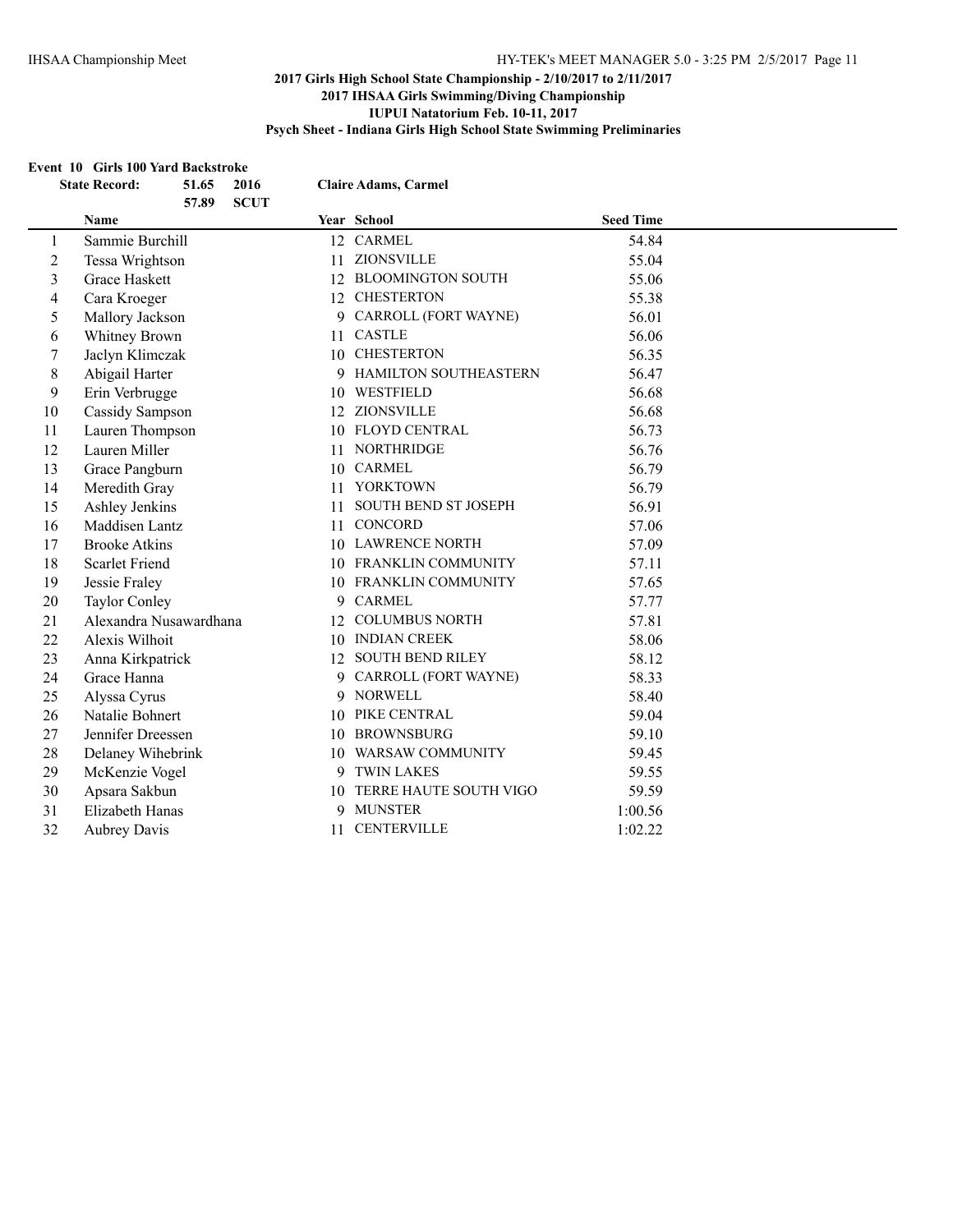#### **Event 11 Girls 100 Yard Breaststroke**

|                | <b>State Record:</b>    | 59.63   | 2015        |    | Lillia King, Evans.FJ Reitz |                  |
|----------------|-------------------------|---------|-------------|----|-----------------------------|------------------|
|                | <b>Name</b>             | 1:05.94 | <b>SCUT</b> |    | Year School                 | <b>Seed Time</b> |
|                |                         |         |             |    | 10 YORKTOWN                 |                  |
| $\mathbf{1}$   | <b>Emily Weiss</b>      |         |             |    |                             | 1:00.60          |
| $\overline{2}$ | Aislinn Walsh           |         |             |    | 10 SOUTH BEND ST JOSEPH     | 1:02.13          |
| 3              | Kionna Clayton          |         |             |    | 12 PENN                     | 1:02.86          |
| 4              | Grace Estabrook         |         |             |    | 11 CARMEL                   | 1:03.85          |
| 5              | Abigail Kirkpatrick     |         |             |    | 12 SOUTH BEND RILEY         | 1:03.89          |
| 6              | Hope Christy            |         |             |    | 12 NORTH CENTRAL (INDPLS)   | 1:04.22          |
| 7              | Madison Blakesley       |         |             |    | 11 SOUTH BEND RILEY         | 1:04.43          |
| 8              | Olivia Trout            |         |             |    | 10 CONCORD                  | 1:04.84          |
| 9              | Jenn Gillen             |         |             |    | 10 CHESTERTON               | 1:05.00          |
| 10             | Aubrey Wing             |         |             |    | 12 CHESTERTON               | 1:05.07          |
| 11             | Cameron Klimczak        |         |             |    | 12 CHESTERTON               | 1:05.14          |
| 12             | Morgan Hicks            |         |             |    | 12 YORKTOWN                 | 1:05.15          |
| 13             | Alex Bader              |         |             | 11 | <b>JAY COUNTY</b>           | 1:05.20          |
| 14             | Victoria Wendt          |         |             |    | 10 AVON                     | 1:05.30          |
| 15             | Elizabeth Simac         |         |             | 11 | <b>VALPARAISO</b>           | 1:05.35          |
| 16             | Laura Wright            |         |             |    | 9 FORT WAYNE BISHOP DWENGER | 1:05.53          |
| 17             | Ali Terrell             |         |             |    | 10 FRANKLIN COMMUNITY       | 1:05.53          |
| 18             | Gabi Gilliana           |         |             |    | 12 WHEELER                  | 1:05.57          |
| 19             | Krislyn Porter          |         |             |    | 11 CASTLE                   | 1:05.62          |
| 20             | Hannah Haerle           |         |             |    | 10 CASTLE                   | 1:05.64          |
| 21             | Samantha White          |         |             |    | 12 LAWRENCE NORTH           | 1:05.77          |
| 22             | Gretta DeCoursey        |         |             |    | 12 ZIONSVILLE               | 1:05.85          |
| 23             | <b>Allison Sperring</b> |         |             |    | 12 FISHERS                  | 1:05.94          |
| 24             | Miya Wai                |         |             |    | 10 FISHERS                  | 1:05.96          |
| 25             | Emma Mohn               |         |             |    | 11 BLOOMINGTON NORTH        | 1:06.12          |
| 26             | Kelsi Artim             |         |             |    | 12 CROWN POINT              | 1:06.32          |
| 27             | Abigail McCarter        |         |             | 11 | ROCHESTER COMMUNITY         | 1:06.54          |
| 28             | Kylie Smith             |         |             |    | 10 PIKE                     | 1:07.70          |
| 29             | Adeline Dixon           |         |             |    | 12 JEFFERSONVILLE           | 1:07.84          |
| 30             | Megan Coffin            |         |             |    | 9 GREENFIELD-CENTRAL        | 1:08.85          |
| 31             | <b>Emily Humphrey</b>   |         |             |    | 10 CRAWFORDSVILLE           | 1:09.54          |
| 32             | Emma Hopf               |         |             |    | 12 JASPER                   | 1:09.98          |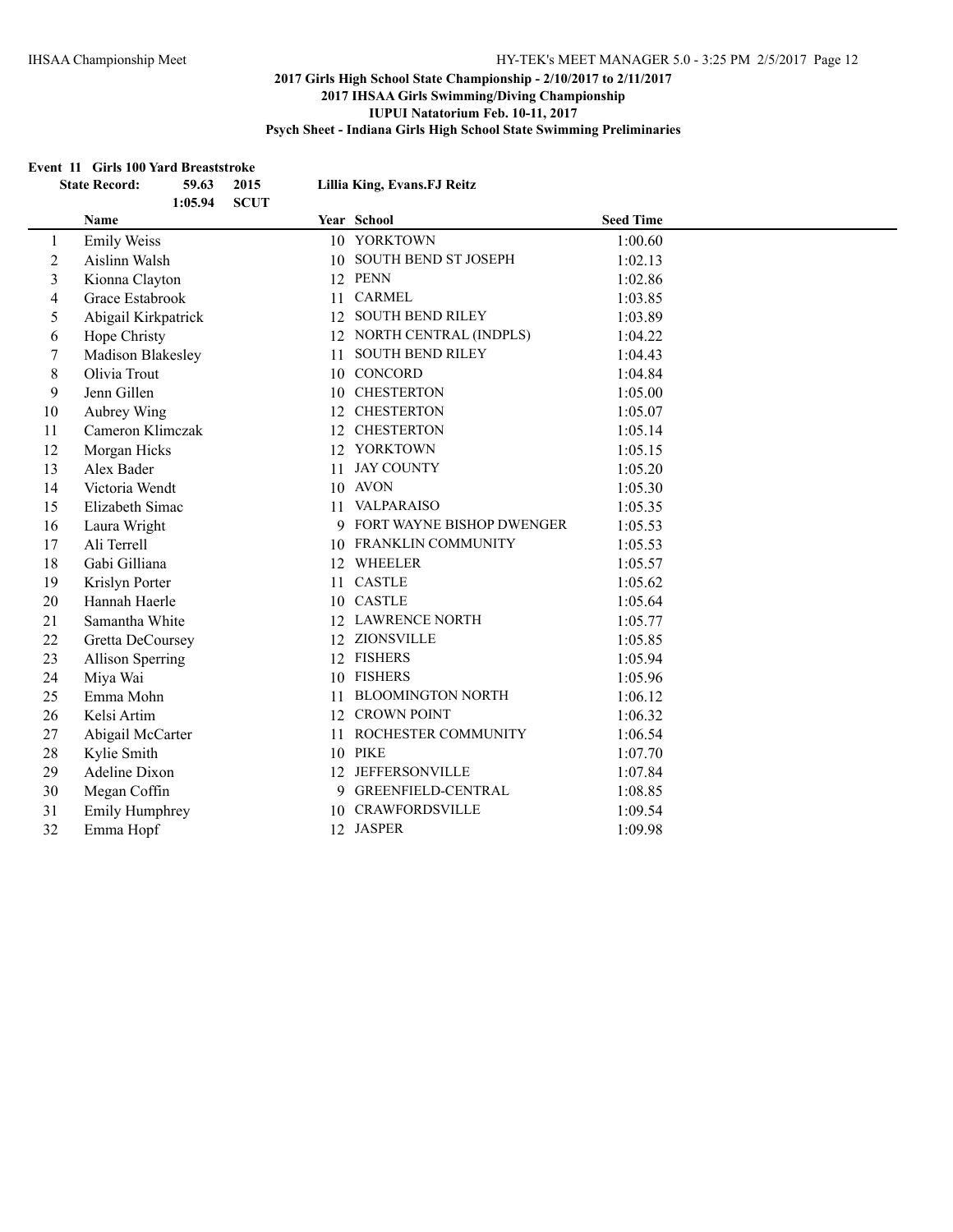l,

#### **2017 Girls High School State Championship - 2/10/2017 to 2/11/2017 2017 IHSAA Girls Swimming/Diving Championship IUPUI Natatorium Feb. 10-11, 2017 Psych Sheet - Indiana Girls High School State Swimming Preliminaries**

#### **Event 12 Girls 400 Yard Freestyle Relay**

**State Record: 3:15.38 2015 Carmel**

**V. Burchill, K. Lemen, K. Smith, C. Adams**

|    | 3:35.63                  | <b>SCUT</b>                                     |                        |                              |
|----|--------------------------|-------------------------------------------------|------------------------|------------------------------|
|    | <b>Team</b>              | Relay                                           |                        | <b>Seed Time</b>             |
| 1  | CARROLL (FORT WAYNE)     |                                                 |                        | 3:28.00                      |
|    | 1) Abigail Johnston 12   | 2) Avery Brooks 10                              | 3) Mya VanderHagen 9   | 4) Mallory Jackson 9         |
|    | 5) Gretchen Kraus 10     | 6) Veronica Lantz 9                             | 7) Grace Hanna 9       | 8) Abigail Young 12          |
| 2  | <b>CHESTERTON</b>        |                                                 |                        | 3:28.49                      |
|    | 1) Andrea Hanas 12       | 2) Lauryn Kallay 11                             | 3) Jaclyn Klimczak 10  | 4) Amy Socha 12              |
|    | 5) Cameron Klimczak 12   | 6) Jadah Eshenaur 10                            | 7) Abi Raines 9        | 8) Katie Craig 11            |
| 3  | <b>BLOOMINGTON SOUTH</b> |                                                 |                        | 3:28.60                      |
|    | 1) Grace Haskett 12      | 2) Phoebe Rensink 10                            | 3) Celina German 12    | 4) Mackenzie Looze 11        |
|    | 5) Emily Long 11         | 6) Anne Levy 10                                 | 7) Emily Massengale 9  | 8) Hannah Kunzman 12         |
| 4  | <b>CARMEL</b>            |                                                 |                        | 3:29.01                      |
|    | 1) Kendra Bowen 10       | 2) Caroline Schultz 12                          | 3) Ashlyn Underhill 10 | 4) Morgan Grout 12           |
|    | 5) Kelly Pash 10         | 6) Trude Rothrock 11                            | 7) Emma Nordin 12      | 8) Sammie Burchill 12        |
| 5  | <b>PENN</b>              |                                                 |                        | 3:29.18                      |
|    | 1) Meagan Ronci 12       | 2) Makenna Bottorff 11                          | 3) Madilyn Ziegert 10  | 4) Kayla Molnar 12           |
|    | 5) Megan Rach 9          | 6) Kionna Clayton 12                            | 7) Taylor Bush 12      | 8) Ally Langfeldt 11         |
| 6  | <b>FISHERS</b>           |                                                 |                        | 3:29.36                      |
|    | 1) Amilia Nusbaum 11     | 2) Abigail Jahns 9                              | 3) Morgan Booth 10     | 4) Lauryn Parrish 12         |
|    | 5) Sarah Jacobs 11       | 6) Zoe Luckie 10                                | 7) Kara Robeson 10     | 8) Carissa Schneider 12      |
| 7  | <b>NORTHRIDGE</b>        |                                                 |                        | 3:30.17                      |
|    | 1) Kenzie Weber 9        | 2) Sydnee Emerson 11                            | 3) Lauren Miller 11    | 4) Katie Hughes 12           |
|    | 5) Jenna Miller 11       | 6) Caitlin Clark 9                              | 7) Jenna Nethercutt 9  | 8) August Hartzell 12        |
| 8  | HAMILTON SOUTHEASTERN    |                                                 |                        | 3:31.13                      |
|    | 1) Hannah Taylor 12      | 2) Katie Mueller 10                             | 3) Sydney Knurek 12    | 4) Emily Barnes 11           |
|    | 5) Ellie Pedersen 9      | 6) Bri Saple 9                                  | 7) Hannah Ballard 12   | 8) Hannah Pugh 10            |
| 9  | <b>CASTLE</b>            |                                                 |                        | 3:32.47                      |
|    | 1) Whitney Brown 11      | 2) Kaitlyn Porter 9                             | 3) Krislyn Porter 11   | 4) Hannah Haerle 10          |
|    | 5) Sophie Treski 11      | 6) Kelly Kolleck 12                             | 7) Callie Wilhite 11   | 8) Maddie Wilson 11          |
| 10 | <b>HOMESTEAD</b>         |                                                 |                        | 3:33.04                      |
|    | 1) Molly Henson 12       | 2) Megan Johnson 12                             | 3) Sarah Carter 12     | 4) Syd Thrasher 10           |
|    | 5) Samantha Hinkelman 11 | 6) Kendal Sagear 10                             | 7) Cara Allen 12       | 8) Katie Walther 9           |
| 11 | FRANKLIN COMMUNITY       |                                                 |                        | 3:33.12                      |
|    | 1) Carla Gildersleeve 10 | 2) Abi Gibson 12                                | 3) Jessie Fraley 10    | 4) Ella Pheifer 11           |
|    | 5) Alexandra Hart 9      | 6) Lina Caudill 9                               | 7) Sarah Hoffman 9     | 8) Anna McCahill 11          |
| 12 | ZIONSVILLE               |                                                 |                        | 3:33.72                      |
|    | 1) Claire Brewer 11      | 2) Claudia Pobanz 11                            | 3) Gretta DeCoursey 12 | 4) Tessa Wrightson 11        |
|    | 5) Clarice Miles 12      | 6) Valerie Gayheart 11                          | 7) Cassidy Sampson 12  | 8) Issy Hamilton 10          |
| 13 | <b>COLUMBUS NORTH</b>    |                                                 |                        | 3:33.88                      |
|    | 1) Elizabeth King 9      | 2) Alexandra Nusawardhana 12 3) Olivia Morlok 9 |                        | 4) Darby Coles 12            |
|    | 5) Lauren Mackey 11      | 6) Karlie Brown 9                               | 7) Abbey Landini 10    | 8) Erica Samuel 9            |
| 14 | NORTH CENTRAL (INDPLS)   |                                                 |                        | 3:34.67                      |
|    | 1) Shannon Glesing 12    | 2) Kathleen Hanley 12                           | 3) Holle Guntz 10      | 4) Margaret McPherson 9      |
|    | 5) Hope Christy 12       | 6) Ashton Hillenbrand 10                        | 7) Delaney Isakson 10  | 8) Mary Kaitlyn McPherson 11 |
| 15 | <b>AVON</b>              |                                                 |                        | 3:34.91                      |
|    | 1) Natalie Myers 12      | 2) Lauren Myers 10                              | 3) Elizabeth Myers 10  | 4) Victoria Wendt 10         |
|    | 5) Rylee Elder 11        | 6) Kristine Karaivanova 10                      | 7) Kaitlyn Sinclair 9  | 8) Kayla Clark 9             |
| 16 | <b>CONCORD</b>           |                                                 |                        | 3:35.06                      |
|    | 1) MaKayla Miller 10     | 2) Daniella Bessonov 11                         | 3) Alexandrea Beer 11  | 4) Maddisen Lantz 11         |
|    | 5) Theresa Lietzan 9     | 6) Elexis Ott 9                                 | 7) Veronica Lidy 11    | 8) Olivia Trout 10           |